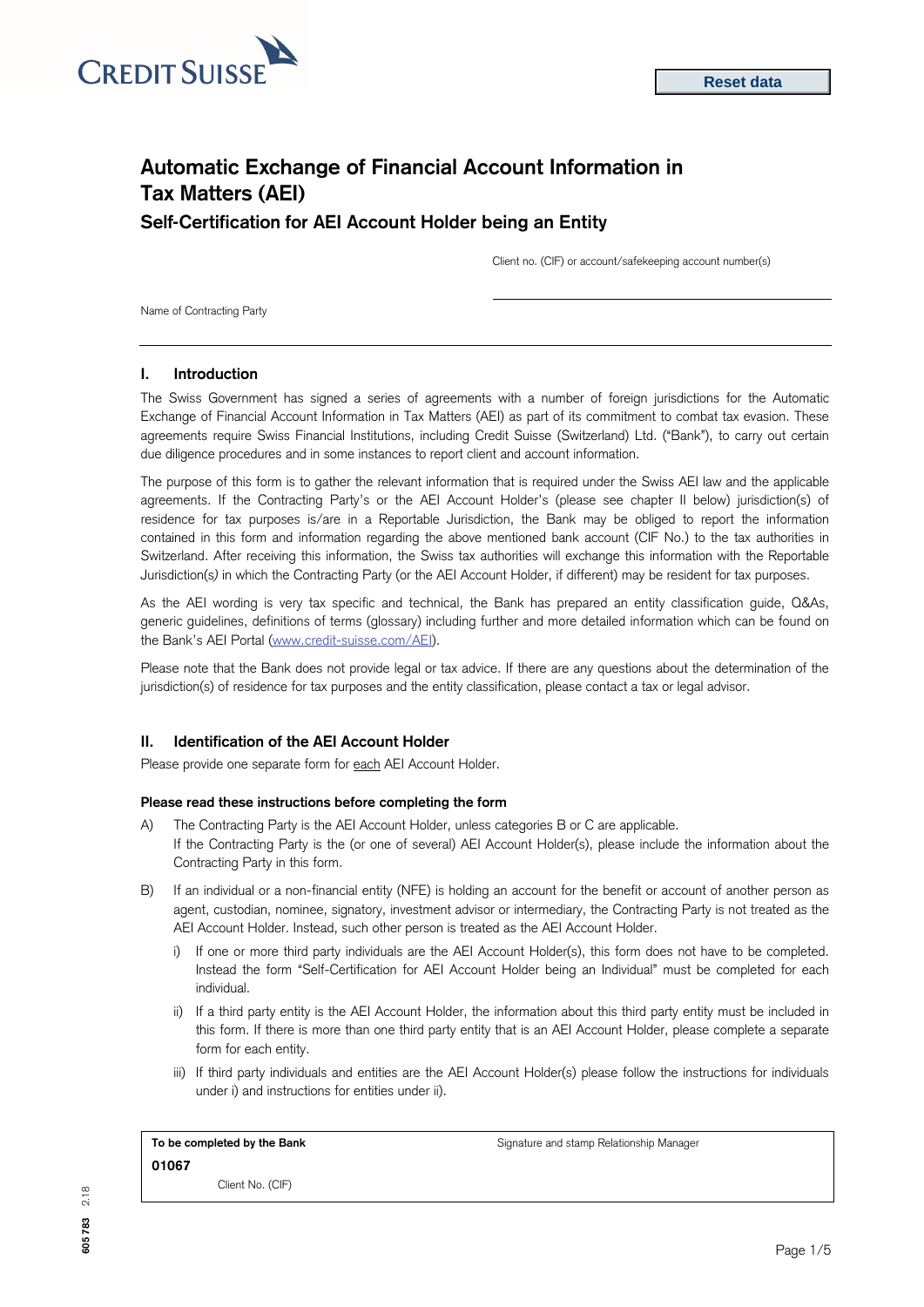C) If the Contracting Party is holding the account as a trustee on behalf of a trust, the trust is treated as the AEI Account Holder and therefore the information about the trust must be included in this form. If there are multiple trusts that are AEI Account Holders, please complete a separate form for each trust.

## **III. Entity Details of the AEI Account Holder (may be identical to the Contracting Party)**

Name of Entity

Residence Address / Street/No.

Zip code Town/City

Country (no abbreviation)

## **IV. Entity Classification**

Please read the Entity Classification Guide (ECG) and if needed the Glossary for assistance with completing this form. Both documents can be found on the Bank's AEI Portal [\(www.credit-suisse.com/AEI\).](http://www.credit-suisse.com/AEI) The categories below correspond to the Classification according to ECG.

Please provide the AEI Account Holder Entity classification by ticking the appropriate box:

#### **(a) Professionally Managed Investment Entity (PMIE)**

If the PMIE is resident in a Non-Participating Jurisdiction, it will be treated as a Passive NFE. Please indicate the Controlling *Persons* (see definition on the Self-Certification form "Self-Certification for Controlling Persons") in the separate form "Self-Certification for Controlling Persons" for each Controlling Person.

If the PMIE is resident in a Participating Jurisdiction, no other form than this has to be completed. Please note that when you have classified your Entity as a PMIE, the PMIE might have own reporting duties under AEI. Therefore please check with your own tax or legal advisor.

#### **(b) Financial Institution other than a PMIE**

This category includes Custodial Institutions, Depository Institutions, Managing Investment Entities, and Specified Insurance Companies.

## **(c) Active NFE – Publicly traded Non-Financial Corporation or a Non-Financial Corporation which is a Related Entity of a Publicly Traded Corporation**

Please provide the name of the established securities market on which the corporation is regularly traded:

If the AEI Account Holder is a Related Entity of a publicly traded corporation, please provide the name of the publicly traded corporation:

#### **(d) Active NFE – Governmental Entity or Central Bank**

## **(e) Active NFE – International Organization**

**To be completed by the Bank** Client No. (CIF)

**605 783** 2.18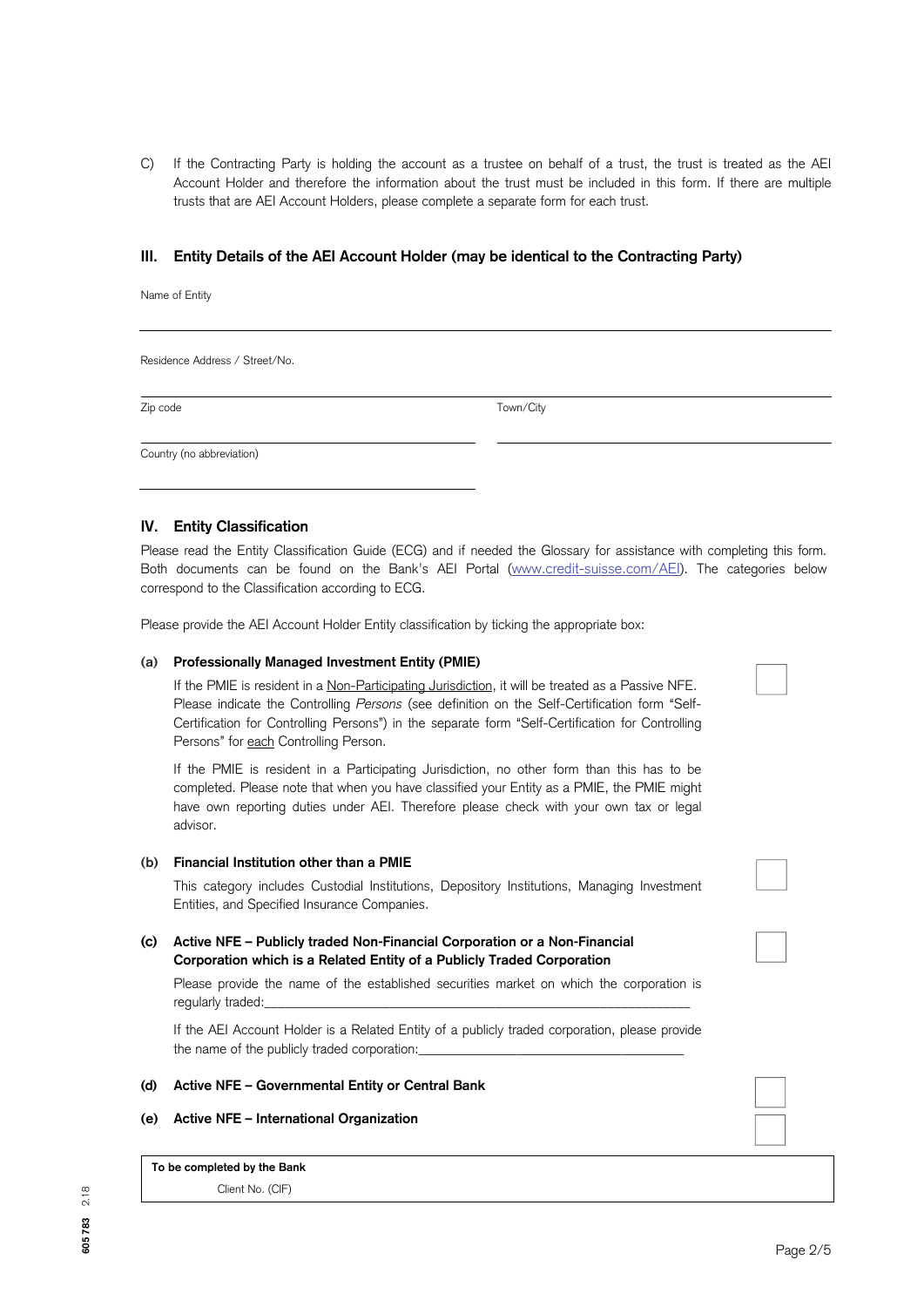## **(f) Active NFE – other**

This category includes:

- Active NFEs by reason of income and assets (less than 50% of the NFE's gross income for the preceding calendar year or other appropriate reporting period is passive income and less than 50% of the NFE's assets during such period are assets that produce or are held for the production of passive income;
- Non-profit organizations (NFEs that are inter alia only established and operated for religious, charitable, scientific, artistic, cultural, athletic, or educational purposes and are exempt from income tax in their jurisdiction of residence
- Holding NFEs that are members of a nonfinancial group
- Treasury centers that are members of a nonfinancial group
- Start-up NFEs
- NFEs that are in liquidation or emerging from bankruptcy
- Entities wholly owned by a Governmental Entity, International Organization, or Central Bank
- Related Entities (that are not corporations) of a publicly traded corporation

#### **(g) Passive NFE**

Please indicate the Controlling Persons (see definition on the Self-Certification form "Self-Certification for Controlling Persons") in the separate form "Self-Certification for Controlling Persons" for each Controlling Person.

## **V. Tax Residence of the AEI Account Holder**

Please insert below **all** jurisdiction(s) of residence for tax purposes.

Generally, an entity is resident for tax purposes in a jurisdiction if, under the laws of that jurisdiction (including tax conventions, e.g. double tax agreements), it pays or should be paying taxes therein by reason of its incorporation, place of effective management, or any other criterion of a similar nature, and not only from sources in that jurisdiction.

Please note that the following special rules apply under AEI:

- For fiscally transparent entities (e.g. certain partnerships), the place of effective management and control determines their residence for AEI purposes;
- For branches, the jurisdiction of residence for tax purposes of the headquarter entity determines their residence for AEI purposes; and
- For trusts, the residence(s) of the trustee(s) typically determine(s) their residence for AEI purposes.

Further you may be required to provide additional information to evidence the declaration made.

For additional information on tax residence, please contact a tax or legal adviser and visit the Bank's AEI Portal [\(www.credit-suisse.com/AEI\).](http://www.credit-suisse.com/AEI) 

## **Jurisdiction 1:**

**Jurisdiction(s) of Residence for Tax Purposes Taxpayer Identification Number (TIN)<sup>1</sup>** (no abbreviations) (or equivalent Identification Number)



| Client No. (CIF) |  |
|------------------|--|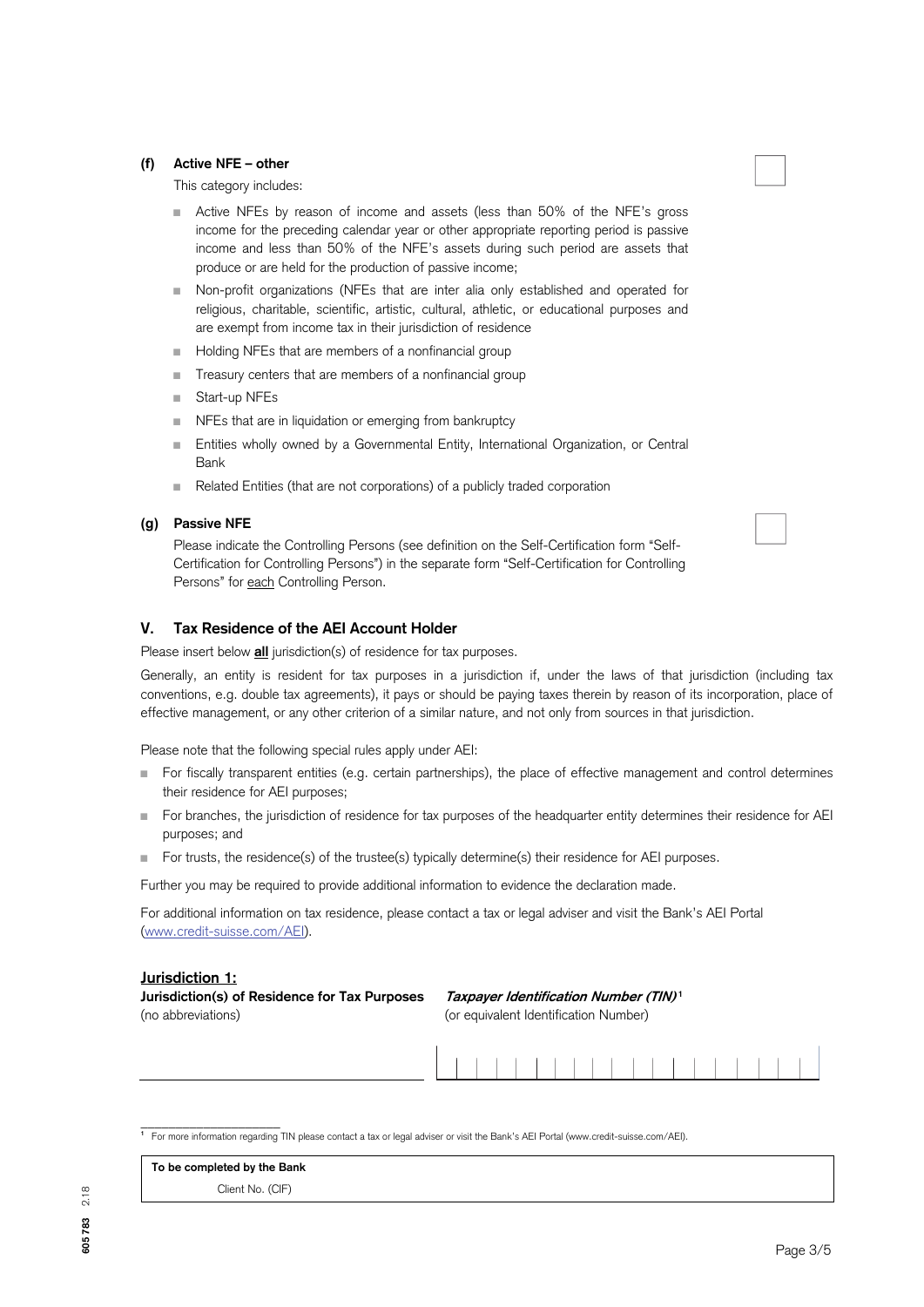|                                                                                        | If the TIN is unavailable, please tick the box with the appropriate reason (only one box can be ticked):                                                                              |                                                                                            |  |  |  |  |  |  |  |  |  |
|----------------------------------------------------------------------------------------|---------------------------------------------------------------------------------------------------------------------------------------------------------------------------------------|--------------------------------------------------------------------------------------------|--|--|--|--|--|--|--|--|--|
| Reason A:                                                                              | The relevant jurisdiction is Switzerland (Note: If you tick this box, please make sure that you also have<br>entered above your jurisdiction of residence for tax purposes)           |                                                                                            |  |  |  |  |  |  |  |  |  |
| Reason B:                                                                              | The jurisdiction where the AEI Account Holder is liable to pay tax does not issue TINs (or an equivalent<br>identification number) to its residents <sup>2</sup>                      |                                                                                            |  |  |  |  |  |  |  |  |  |
|                                                                                        | <b>Reason C:</b> The TIN is not available at the moment but will be provided as soon as possible.                                                                                     |                                                                                            |  |  |  |  |  |  |  |  |  |
| Jurisdiction 2:<br>Jurisdiction(s) of Residence for Tax Purposes<br>(no abbreviations) | Taxpayer Identification Number (TIN) <sup>1</sup><br>(or equivalent Identification Number)                                                                                            |                                                                                            |  |  |  |  |  |  |  |  |  |
|                                                                                        |                                                                                                                                                                                       |                                                                                            |  |  |  |  |  |  |  |  |  |
|                                                                                        | If the TIN is unavailable, please tick the box with the appropriate reason (only one box can be ticked):                                                                              |                                                                                            |  |  |  |  |  |  |  |  |  |
|                                                                                        | Reason A: The relevant jurisdiction is Switzerland (Note: If you tick this box, please make sure that you also have<br>entered above your jurisdiction of residence for tax purposes) |                                                                                            |  |  |  |  |  |  |  |  |  |
| Reason B:                                                                              | The jurisdiction where the AEI Account Holder is liable to pay tax does not issue TINs (or an equivalent<br>identification number) to its residents <sup>2</sup>                      |                                                                                            |  |  |  |  |  |  |  |  |  |
|                                                                                        | <b>Reason C:</b> The TIN is not available at the moment but will be provided as soon as possible.                                                                                     |                                                                                            |  |  |  |  |  |  |  |  |  |
| Jurisdiction 3:<br>(no abbreviations)                                                  | Jurisdiction(s) of Residence for Tax Purposes                                                                                                                                         | Taxpayer Identification Number (TIN) <sup>1</sup><br>(or equivalent Identification Number) |  |  |  |  |  |  |  |  |  |
|                                                                                        |                                                                                                                                                                                       |                                                                                            |  |  |  |  |  |  |  |  |  |
|                                                                                        | If the TIN is unavailable, please tick the box with the appropriate reason (only one box can be ticked):                                                                              |                                                                                            |  |  |  |  |  |  |  |  |  |
| Reason A:                                                                              | The relevant jurisdiction is Switzerland (Note: If you tick this box, please make sure that you also have<br>entered above your jurisdiction of residence for tax purposes)           |                                                                                            |  |  |  |  |  |  |  |  |  |
|                                                                                        | Reason B: The jurisdiction where the AEI Account Holder is liable to pay tax does not issue TINs (or an equivalent<br>identification number) to its residents <sup>2</sup>            |                                                                                            |  |  |  |  |  |  |  |  |  |
|                                                                                        | <b>Reason C:</b> The TIN is not available at the moment but will be provided as soon as possible.                                                                                     |                                                                                            |  |  |  |  |  |  |  |  |  |
| jurisdictions.                                                                         | Please use an additional form if the above mentioned AEI Account Holder is tax resident in more than three                                                                            |                                                                                            |  |  |  |  |  |  |  |  |  |
| VI.                                                                                    | <b>Acknowledgment and Certification</b>                                                                                                                                               |                                                                                            |  |  |  |  |  |  |  |  |  |
| 1.                                                                                     | The Contracting Party confirms that all statements made in this form are to the best of its knowledge and belief,<br>correct and complete.                                            |                                                                                            |  |  |  |  |  |  |  |  |  |

## **To be completed by the Bank**

Client No. (CIF)

\_\_\_\_\_\_\_\_\_\_\_\_\_\_\_\_\_\_ **1** For more information regarding TIN please contact a tax or legal adviser or visit the Bank's AEI Portal (www.credit-suisse.com/AEI).

**<sup>2</sup>** The Reason B also covers cases where the jurisdiction in which the AEI Account Holder is liable to pay tax does not issue TINs to some types of its residents (e.g. partnerships).